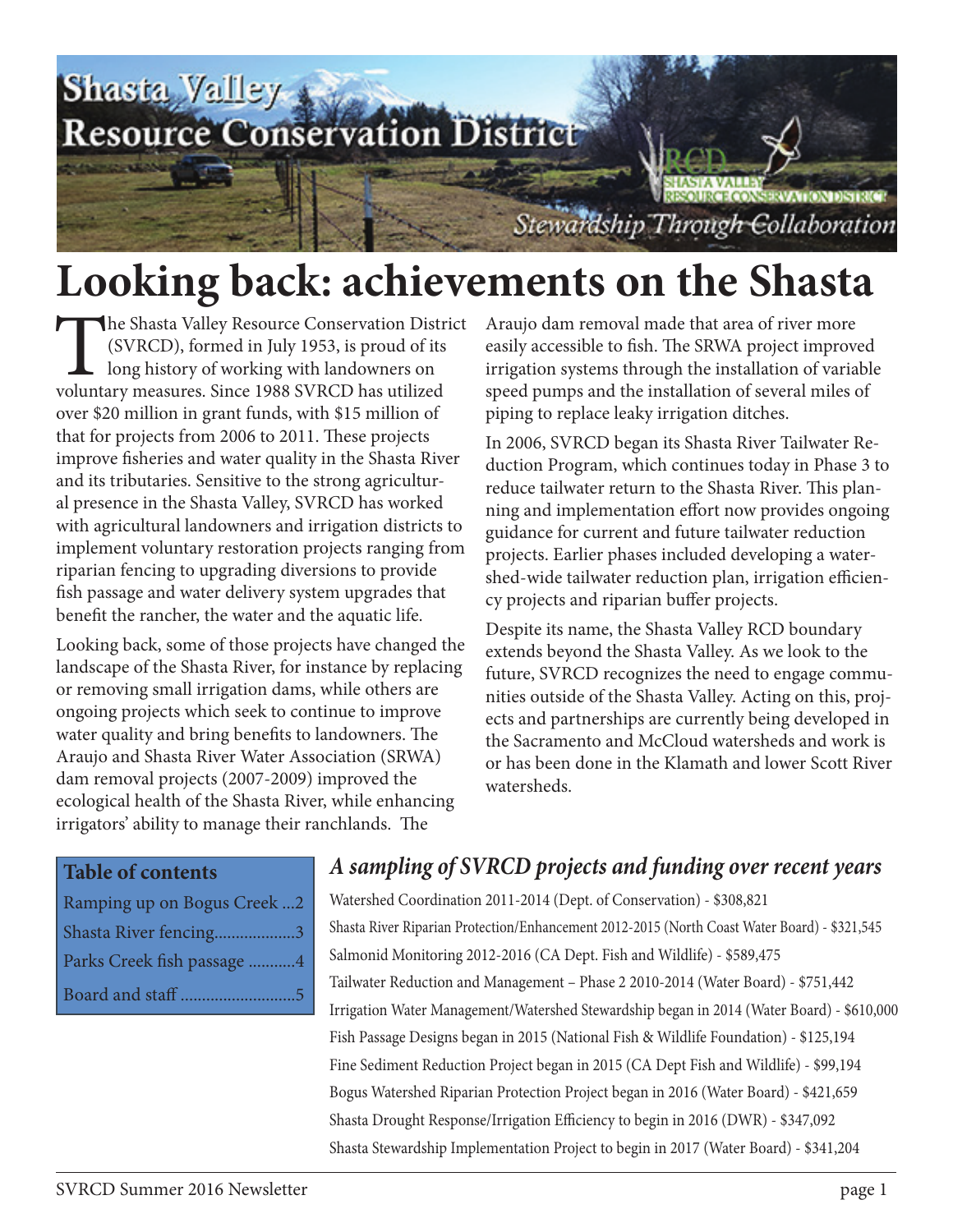## Riparian fencing launched on Bogus Creek

This summer the Shasta Valley RCD launched the Bogus Watershed Riparian Protection Project, with funding by North Coast Water Quality Control Board, to install 6 stream-bank miles of livestock management fencing along priority riparian areas in the Bogus Creek watershed. Bogus Creek is an important spawning tributary to the Klamath River, and this grant will provide fencing to stabilize and enhance the riparian forest adjacent to the creek. A healthy riparian forest provides shading for the creek, stabilization to the stream-banks, and habitat for birds, amphibians, and other wildlife.

Site visits are currently being conducted with the goal of prioritizing and selecting projects later this year. The project grew out of interest and work being done in the area by landowners, both on their own and with support from agencies. Landowners who participate in this project will also allow access for pre and post project monitoring, development of a private riparian grazing management plan and commit to maintain any structures paid for by this grant.

The landowners in the project area are proactive – they created a Bogus Watershed Plan, formed the Upper Mid-Klamath Watershed Council, wrote draft watershed assessment with the help of the Klamath Watershed Team and NRCS, and planned or implemented TMDL improvement work. Landowners have



expressed interest in fencing, water access lanes and other livestock management strategies to improve water quality in this important tributary to the Klamath River.

There has been occasional attention to the Bogus Creek area over the years by various agencies and



*Looking down on the Bogus Creek Watershed*

groups. However, because other streams have needed more immediate attention, and Bogus Creek system has been seen as well-functioning, there has not been any long-term focus on this area. These project activities will implement on-the-ground projects and lead

to a better understanding of any data gaps, what type of project work is needed, and other resource needs for the Bogus Watershed.

The Bogus Creek Watershed Plan, a collaborative effort between stakeholders, will be used as a starting point to help with the outreach and prioritization.

**Riparian areas** are ecosystems located along the banks of rivers, streams, creeks, or any other body of water. Riparian habitats are ecologically diverse and may be home to a wide range of plants, insects and amphibians that make them ideal for different species of birds and wildlife. Riparian areas can be found in many types of habitats, including grassland, wetland and forest environments.

Working cooperatively with the Upper Mid-Klamath Watershed Council, the SVRCD will contact landowners, evaluate fencing projects and determine which reaches will be the most critical for these projects.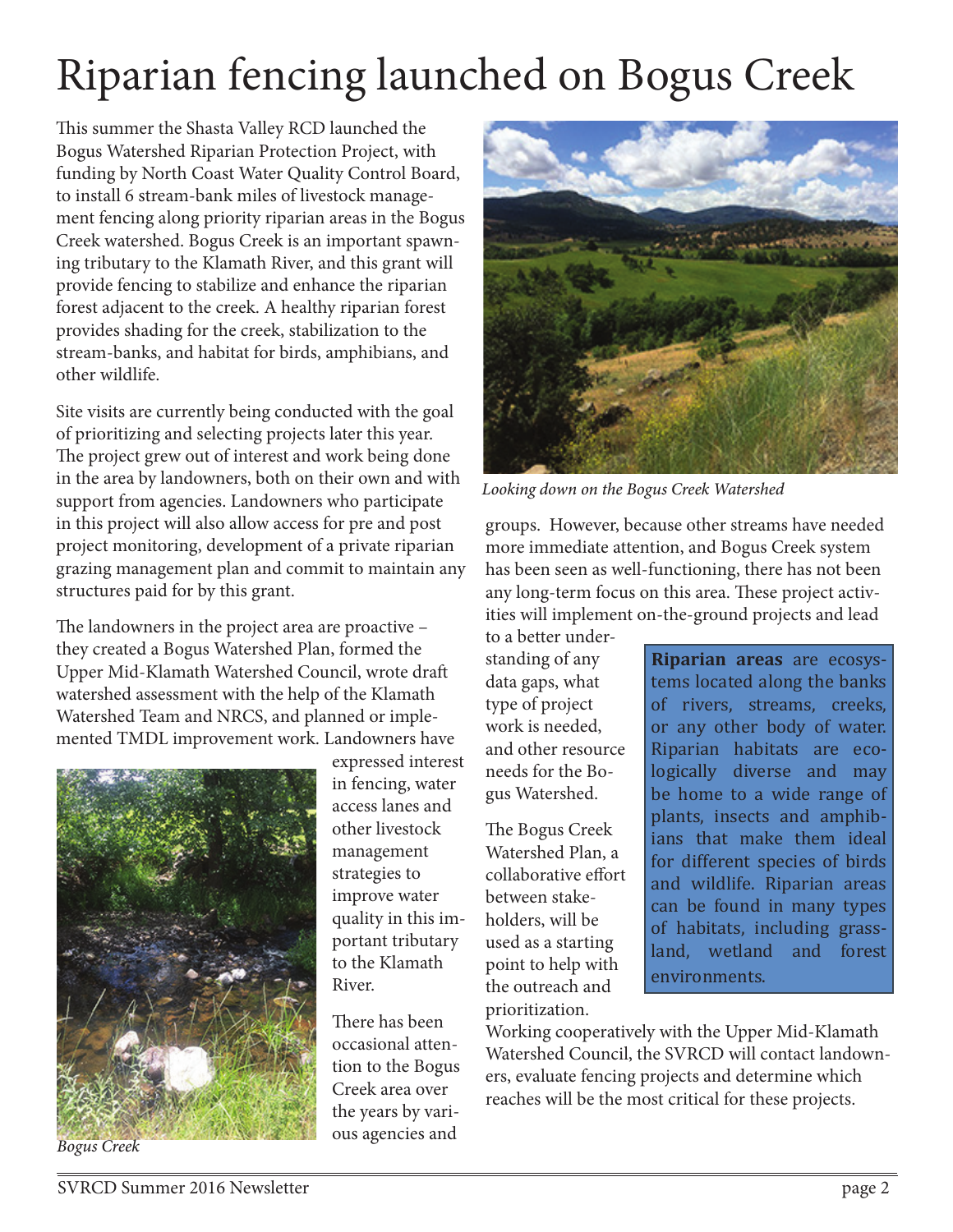### **Project enhances over 3 miles on Shasta River**

The Shasta River Riparian Protection and Enhancement Project of 2012-2014 involved the construction of riparian fencing, planting, and stockwatering systems in high priority reaches of the Shasta River and its tributaries. This project, funded by a State Water Board Clean Water Act 319(h) grant, is part of a multi-year effort to continue to provide riparian protection and enhancement to the Shasta River Watershed.

The Shasta Valley RCD, its partners and dozens of willing landowners have been steadily installing riparian livestock management fencing along the Shasta River and its tributaries since 1991. To date, an estimated 91% of the mainstem Shasta River, where livestock is present, has livestock management fencing in place. These accomplishments were made on the strength of partnerships and relationships between all those involved.

During this project alone, 3.8 miles of riparian fencing,

1650 linear feet of riparian planting, 11 off-stream stockwater systems, crossing were installed on eight ranches in important reaches of the river. This project received \$321,545 of State Water Board funding and benefited from funds leveraged by USDA Natural Resources Conservation Service and US Fish and Wildlife Service. Landowners contributed in-kind donations in the form of labor and materials in the amount of \$32,325.

This project focused on fencing some of the key remaining unprotected riparian portions of the Shasta River,

with concurrent riparian tree planting to accelerate the recovery of stream shade and enhance riparian vegetation. Projects were implemented in the highest priority area, the mainstem Shasta between river miles 24 and 40.5, and in a second priority area located between river miles 12 and 24. Providing livestock management fencing along the riparian zone and planting riparian



*Riparian planting along the Shasta River*

Are you struggling with invasive plants behind your riparian fencing and are interested in planting native plants and trees? Are you interested in installing riparian fencing or native riparian habitat improvement projects? Contact the SVRCD.

vegetation is a priority conservation focus for the Shasta Valley RCD and its partners.

Allowing desired riparian vegetation to grow where it was subject to heavy grazing and trampling results in increased shade, leading to cooler river temperature over time. Riparian fencing also protects the streambank from hoof impact, which reduces erosion and

sedimentation. A healthy riparian zone also improves the filtration of runoff heading back into the river. These actions all address the Shasta TMDL by providing steps toward a reduction in temperature and an increase in dissolved oxygen.

The construction of riparian fencing is an ongoing effort as ownerships and land management change, fences wash out or fall into disrepair, and landowners become interested in participating in funding programs. SVRCD has recently obtained a new State Water Board CWA 319(h) grant to continue to install riparian fencing, planting, and stockwater

systems along the Shasta River starting in 2017. While the wheels turn slowly for SVRCD to plan projects, write grants, and prepare projects for implementation, we encourage any interested landowners to contact SVRCD with your project needs as a first step to participation in our programs.

two water access lanes, and a stream Shasta River Watershed Stewardship – 2017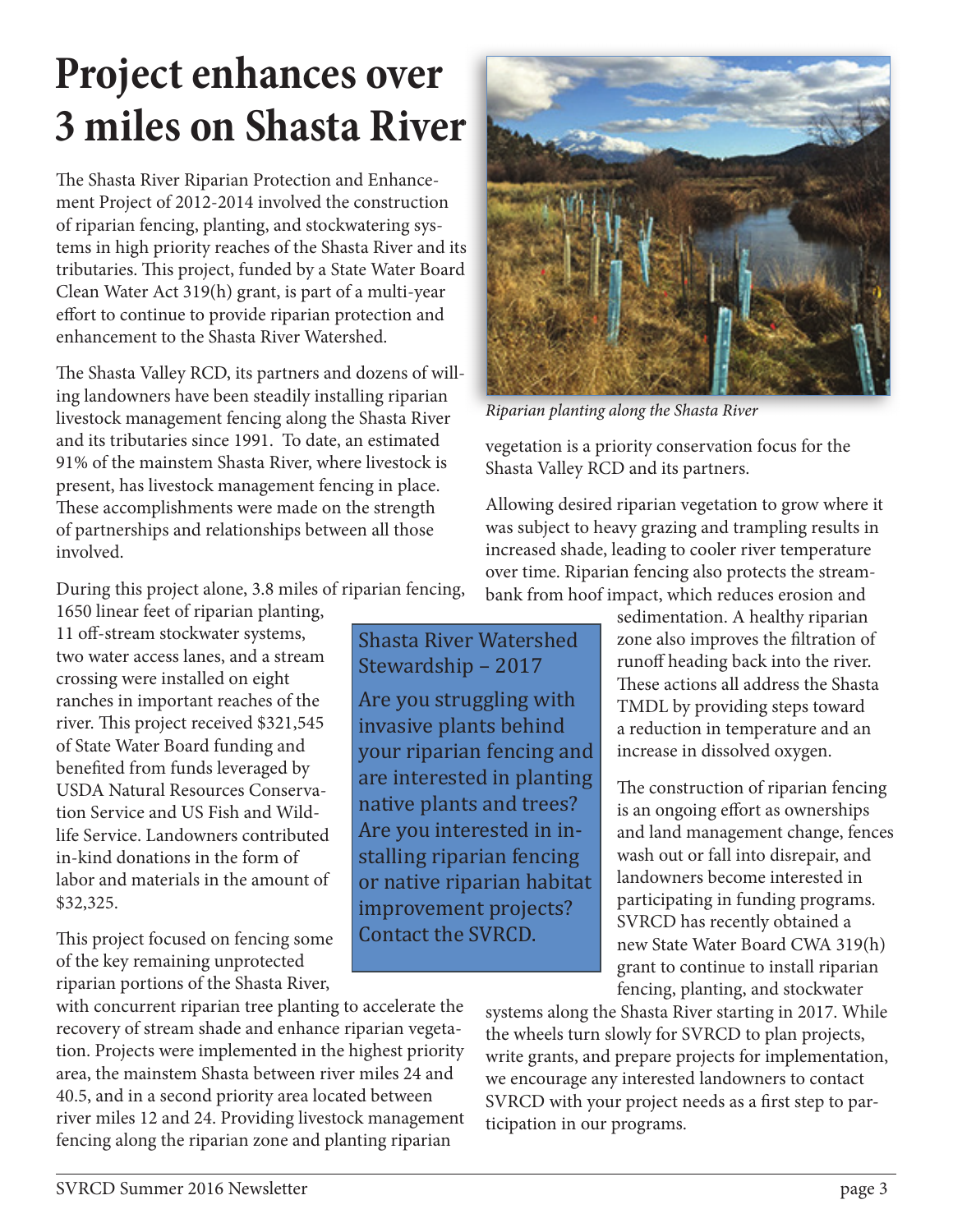### **Fish Passage Project to open up 6 miles of Parks Creek**

In summer 2017 Shasta Valley RCD will implement project construction to re-establish fish passage in Parks Creek under the Interstate 5 overpass bridge, opening up 6 additional miles of good habitat for coho salmon. Currently in the design and permitting phases, the on-the-ground work will consist of engineering a roughened channel creek bottom using an engineering approach developed by Cascade Stream Solutions.

After high flows in 2012 undermined the slope and removed some of the boulders from the original roughened channel project, this stretch deteriorated into a 4-foot drop with a steep approach and inadequate pool jump for juvenile salmonids. In this area of Parks Creek, the floodplain narrows from 350 feet to 70 feet as it passes under the freeway, leading to fast water during high flow events.

Significant efforts in the Shasta Watershed have improved conditions for salmonids; however, high water temperatures persist in the lower reaches and juvenile



fish blocked from access to colder water as summer approaches will not survive. Many coho salmon tracked in the upper Shasta River ultimately spawned in lower Parks Creek where water temperatures are cooler.

The resulting cohort that emerges from lower Parks Creek and other areas in the Upper Shasta that are seeking juvenile rearing refugia are prevented from moving further upstream into Parks Creek by this fish passage barrier. That upstream area has been identified as a thermal refuge area that is currently inaccessible.

Construction of the project will place an extended roughened channel with concrete bed retention sills



*Site visit with agencies to review plans for Parks Creek fi sh passage project.* 

that will use engineered streambed material and existing bed with native streambed material and boulder buttresses to ensure stability against high flow events. The result of the roughened channel is to re-slope the channel and provide resting pools to allow for passage of salmonids of all life stages.

The project began in 2014 with engineering proposals, hydraulic analysis and field studies, and

project design review by CalTrans Hydraulic Engineers and US Fish and Wildlife Service Fisheries Biologists. CalTrans and US FWS visited the site in early January 2016 to review the designs, which were prepared in accordance with the CDFW and NOAA fish passage design guidelines and standards and will meet the criteria for fish passage for all life stages.

Currently the project is in process of applying for necessary permits. In fall 2016, bidding will open for prospective engineers for the project buildout. Following pre-project monitoring, instream construction will happen during a six-week window next summer.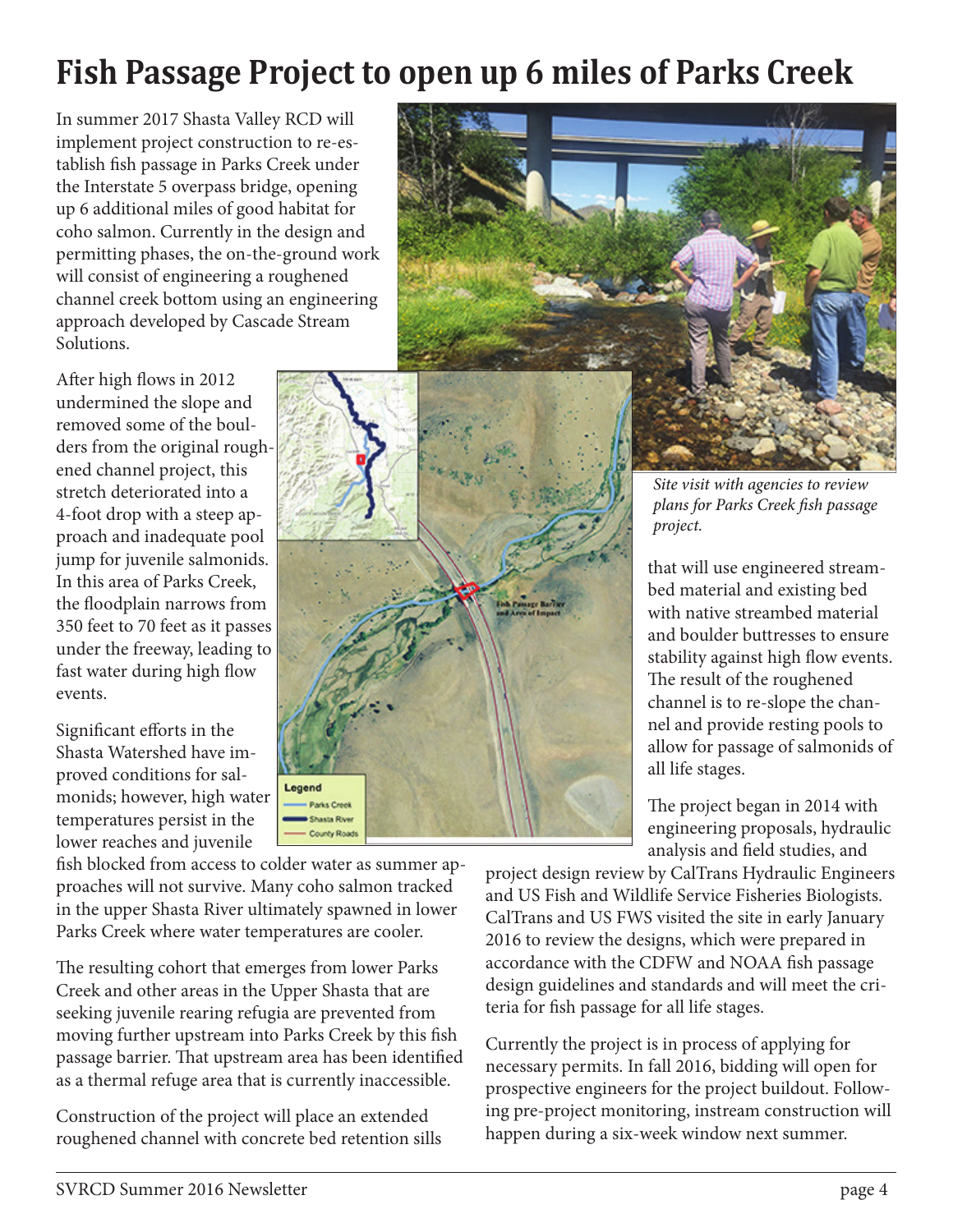# **Shasta Valley RCD Board Members**



#### **Chairman, William**

**H. Hirt** joined the board in March 2005 and was re-elected Chairman of the Board in January 2015. Bill moved to Siskiyou County since August 1991, when he joined the faculty at College of the Siskiyous as the geology instructor. He uses his professional background to assist the

district in addressing geological and hydrological issues.

#### **Rich Klug** was appointed in January 2013. Rich works for Roseburg Forest Products as a wildlife

biologist. His work focuses mainly on rare and endangered species such as the Northern Spotted Owl and Pacific fisher. Rich has a BS in Wildlife Management from Frostburg State University and a MS in Wildlife Management from Humboldt State.



#### **Chris Robertson**

became a board member in December 2011. He owns a farm in the Montague area and brings a history of working on his grandfather's farm in Modoc County, where he learned the family conservation ethic. Presently he



supervises information technology for the County of Siskiyou. He served as the president of the Soil Conservation District for decades and worked in information technology in the San Francisco Bay Area.



**Beth Sandahl** came to the board in January 2015. In addition to teaching first grade, she and her husband also own and operate one of the few remaining dairies in Siskiyou County. She is a fifth generation resi-

dent of Siskiyou County.

Since 1864, Beth's family has been passionate about education, agriculture and conservation in our community. She holds a Masters of Science in Literacy and Reading.

**Ryan Walker** has been a board member since 2011. Ryan grew up on the JJJ Ranch along Bogus Creek

where he assisted his parents in running a large sheep ranch. He earned a law degree from Yale Law School and practiced law in Los Angeles for 10 years before moving home in 2005 with his family. Ryan returned to the family ranch, which he



and his father have expanded and transitioned from sheep to beef cattle.

### **Shasta Valley RCD staff**

Executive Director: Adriane Garayalde (on leave of absence) Interim District Manager: Karen Mallory Project Specialist: Ally Lutes Project Staff: Ayn Perry Monitoring Specialist: Brook Mejica Project/Monitoring Staff: Renee Casterline Senior Project Coordinator: Dave Webb (semi-retired)